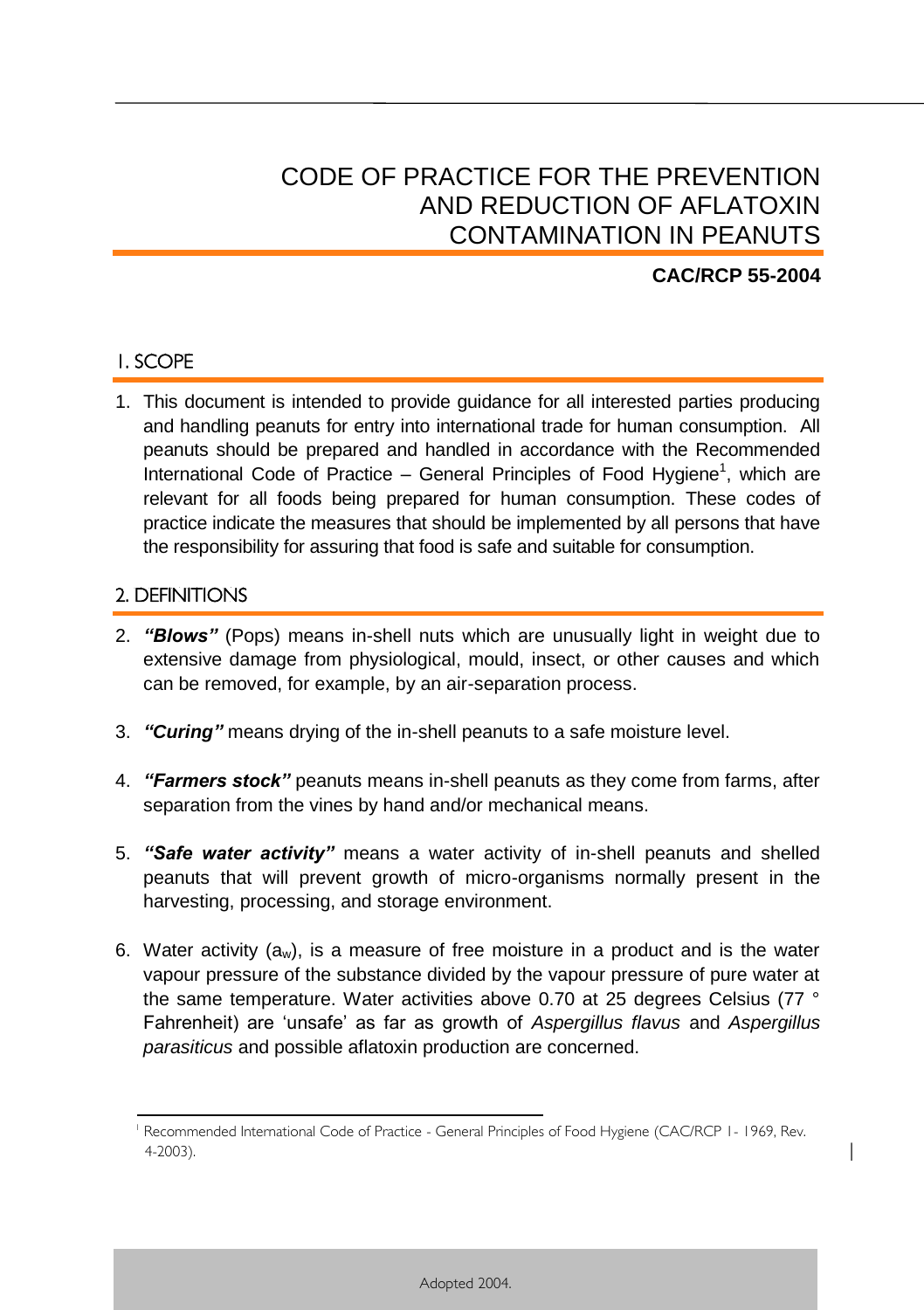# 3. RECOMMENDED PRACTICES BASED ON GOOD AGRICULTURAL PRACTICES (GAP)

#### **3.1 Pre-harvest**

- 7. To be effective, pre-harvest control of aflatoxin contamination of peanuts must take into consideration all the varied environmental and agronomic factors that influence pod and seed infection by the aflatoxin-producing fungi, and aflatoxin production. These factors can vary considerably from one location to another, and between seasons in the same location. Some environments may be particularly favourable to fungal infection and subsequent aflatoxin contamination of groundnuts, and in these circumstances it would be necessary to consider whether or not the crop should be grown in such areas. However, for most situations it should be possible to devise agricultural practices that should reduce aflatoxin contamination in peanuts.
- 8. The continued cultivation of peanuts on the same land may lead to a build-up of high populations of *A. flavus/A. parasiticus* in the soil, which will increase the probability of infection and aflatoxin contamination. Some studies have been carried out on the effect of crop rotation on aflatoxin contamination. In semi-arid environments, populations of Aspergillus may be very high, and crop rotations may have little influence on the fungal activity. Cropping systems in some regions involve varied cultivation and fertiliser practices that individually or taken together may affect survival or build-up populations of the toxigenic fungi. There is evidence that peanuts grown in different soil types may have significantly different levels of infection by the moulds. Light sandy soils, for example, favour rapid proliferation of the fungi, particularly under dry conditions. Heavier soils have a higher water-holding capacity and, therefore, there is less likelihood of drought stress occurring, which may be partly responsible for the lower than average levels of aflatoxin contamination in peanuts grown on such soils.
- 9. In areas that are vulnerable to erosion, no-till practices may be required in the interests of soil conservation.
- 10.Utilize the results of soil tests to determine if there is a need to apply fertilizer and/or soil conditioners to assure adequate soil pH and plant nutrition to avoid plant stress, especially during seed development, which makes peanuts more susceptible to fungal infestation.
- 11.The choice of peanut variety can be important and therefore before planting, farmers should consult with the appropriate plant breeding authorities or agricultural extension services to ascertain the peanut cultivars that have been adapted to their region, and the availability of varieties that are resistant to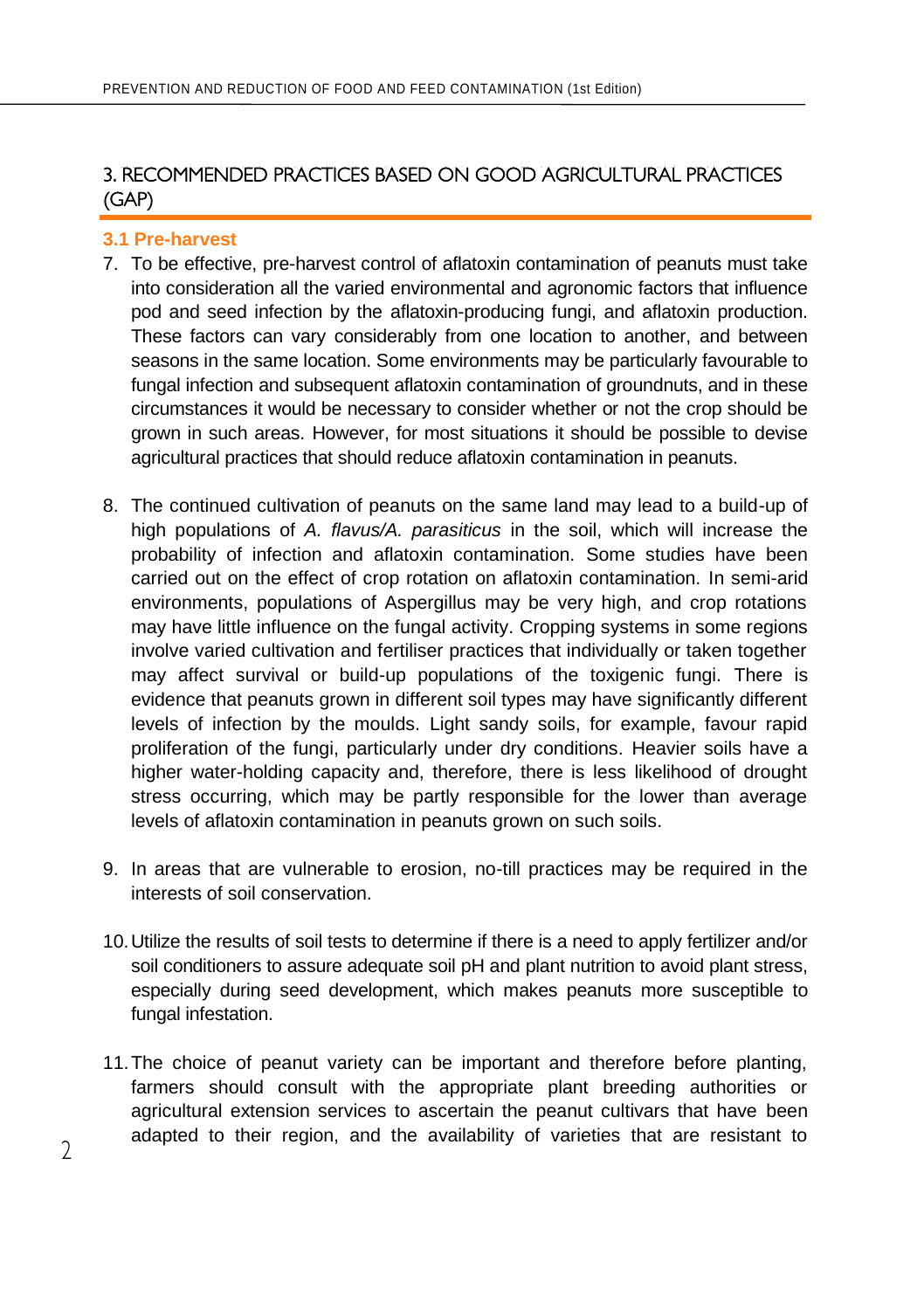various factors such as insect attack and microbial and fungal attack that can have an impact on the safety and quality of the peanuts produced. A cultivar should be selected that is suitable for a particular growing season and mature at the end of the rainy season so that post-harvest field drying can be done under favourable conditions. It is undesirable that a variety should suffer from drought stress during pod maturation and some compromise may have to be effected between harvesting under dry conditions and avoidance of drought stress by using short-duration cultivars that mature before the rains have ended.

- 12.Irrigation, if feasible, is recommended to combat heat and drought stress.
- 13.Irrigation to ensure adequate soil moisture during the last 4-6 weeks of crop growth should minimize pre-harvest aflatoxin contamination of peanuts. This may be achieved by growing a completely irrigated crop or by applying supplementary irrigation to a basically rain-fed crop. If irrigation is used, ensure that it is applied evenly and that all plants in the plot have an adequate supply of water.
- 14.Water used for irrigation and other purposes (e.g. preparation of pesticide sprays) should be of suitable quality for the intended use.
- 15.Avoid overcrowding of plants by maintaining the recommended row and intraplant spacing for the species/varieties grown. Optimum plant populations should be established bearing in mind that too high a population may lead to drought stress where rainfall maybe below the optimum required in a growing season.
- 16.Excessive weed growth may deplete available soil moisture. Effective weed control by use of registered herbicides, or cultivation is therefore advisable. Care should be taken during cultivation to avoid damage to pegs and pods.
- 17.Cultivation and crop protection practices that lower the incidence of soil insects, mites, and nematodes should help in reducing aflatoxin contamination. Minimize insect damage and fungal infection in the vicinity of the crop by proper use of registered insecticides, fungicides, and other appropriate practices within an integrated pest management program. Growers should consult with local or national authorities to determine insects and other pests that are commonly found in their region that might attack peanuts causing them to be more susceptible to fungal infections that can lead to aflatoxin production.
- 18.No fungicide, or combinations of fungicides, or other chemical treatments appear to have been adopted for the practical control of *A. flavus/A. parasiticus* infection and subsequent aflatoxin contamination of peanuts pre-harvest. The results of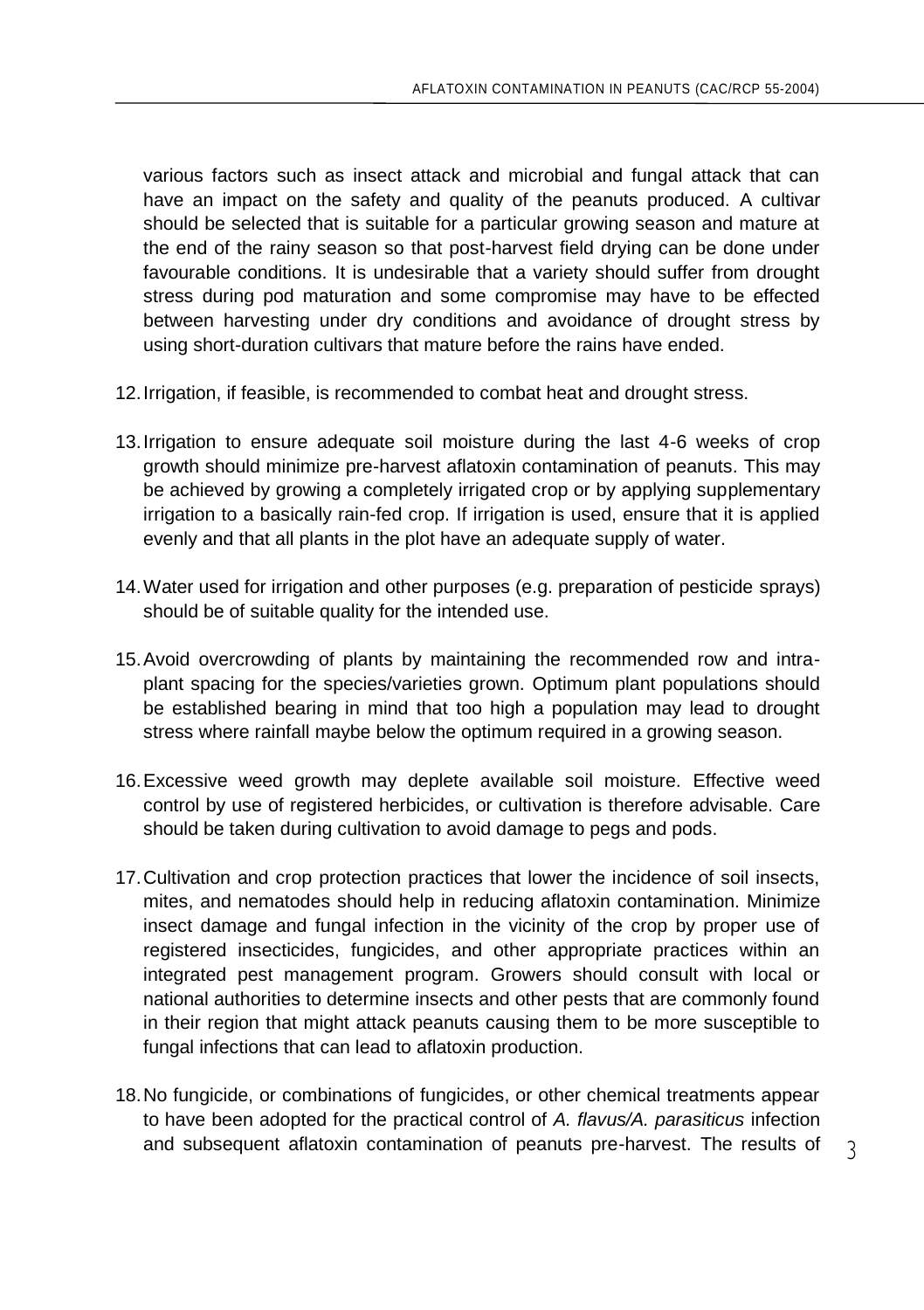studies on the application of fungicides on freshly harvested or windrowed peanuts are equivocal.

#### **3.2 Harvest**

- 19.Trade associations as well as local and national authorities should take the lead in informing growers of the hazards associated with aflatoxin contamination of peanuts and how they may practice safe harvesting procedures to reduce the risk of contamination by fungi, microbes, and pests. Personnel who will be involved in harvesting peanuts should be well-trained in the personal hygienic and sanitary practices that must be implemented throughout the harvesting season.
- 20.Make sure that all equipment, which is to be used for harvesting and storage of crops, is functional. A breakdown during this critical period may cause peanut quality losses and enhance aflatoxin formation. Keep important spare parts available on the farm to minimize time loss from repairs.
- 21.Plan to harvest the peanuts at full maturity, unless allowing the crop to continue to full maturity would subject it to extreme heat, rainfall, and drought conditions. It is very important to harvest the crop at optimum maturity, as excessive numbers of over-mature or very immature pods at harvest can be reflected in high levels of aflatoxin in the product also delayed harvest of peanuts already infected may cause significant increase in aflatoxin content of the crop. A system by which the growing conditions of the farming crop is monitored (soil temperature and precipitation) may be very useful.
- 22.Individual plants that die from attack by pests, pathogens, such as *Sclerotium rolfsii* or *Fusarium* spp., and diseases, e.g. rosette virus, or insects, such as termites, earwigs, and false wireworms that cause damage to the pods, should be harvested separately as their produce is likely to contain aflatoxin.
- 23.If peanuts have been irrigated, care should be taken to separately harvest peanuts that are beyond the reach of irrigation systems to avoid mixing aflatoxinfree peanuts with those that are potentially contaminated.
- 24.Damage to pods at the time of harvest should be avoided as much as possible since this can lead to rapid invasion of the pods by *A. flavus/A. parasiticus*. Peanuts should be handled as gently as possible and every effort made to minimize physical damage at all stages of harvesting and transportation procedures.

25.After harvest, pods should be exposed for maximum rate of drying. This may be accomplished by turning the vines to leave the pods uppermost where they are

4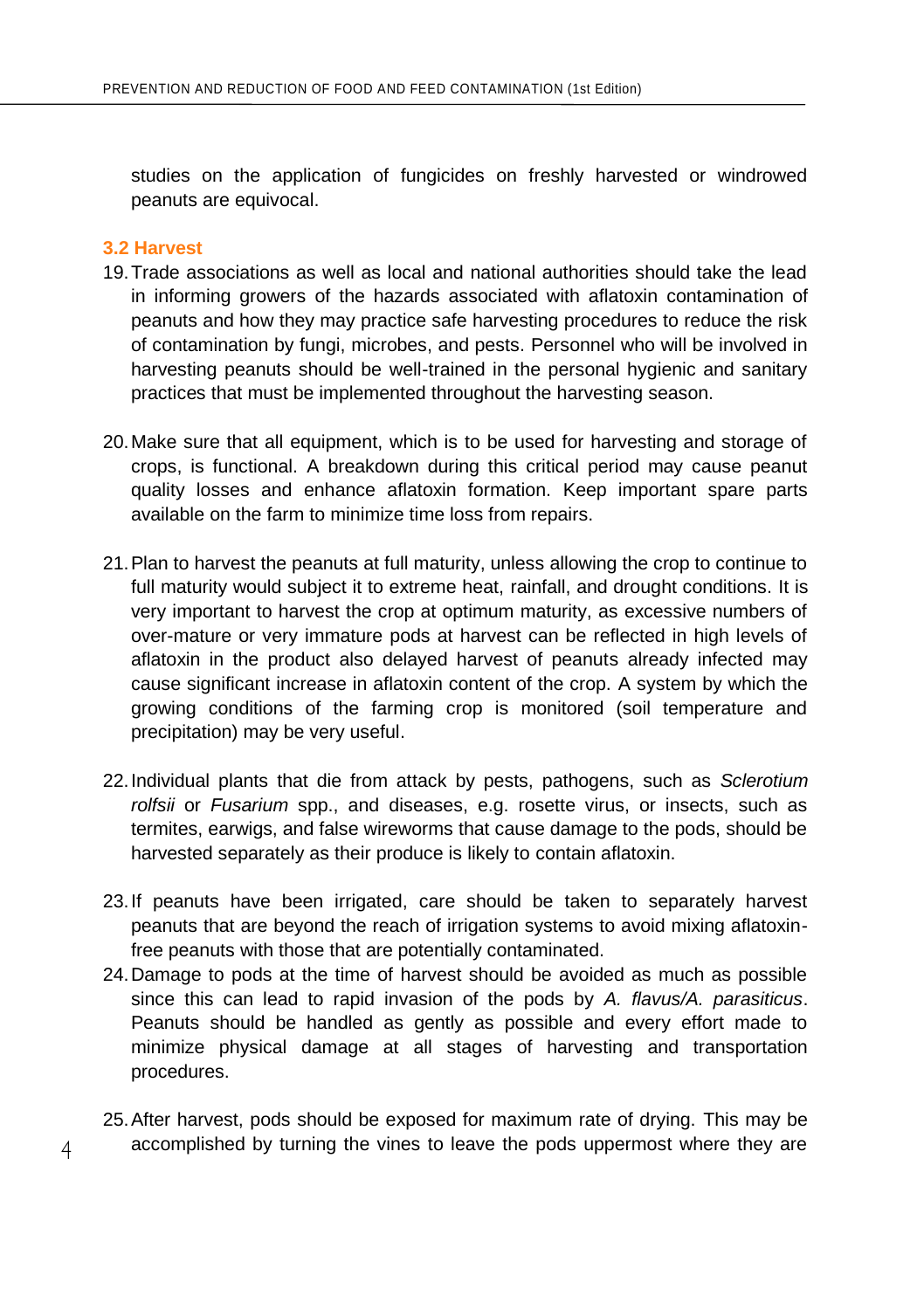away from the ground and exposed to sun and wind. Curing should be completed as soon as possible to a safe water activity so as to prevent the growth of microorganisms, particularly moulds that produce aflatoxins. However, drying too rapidly may cause skin slippage and off-flavours in the peanut kernels. When curing by supplemental heat, excessive heat should be avoided since this impairs the general quality of the peanuts, e.g. splitting of kernels after shelling. Close checks of moisture content/water activity of lots of farmer's stock peanuts should be maintained.

- 26.Peanuts should be dried in such a manner that damage to the peanuts is minimized and moisture levels are lower than those required to support mould growth during storage (generally less than 10%). This is necessary to prevent further growth of a number of fungal species in peanuts.
- 27.Freshly harvested peanuts should be cleaned and sorted to remove damaged nuts and other foreign matter. Cleaning procedures such as density separators or air legs to remove light pods and slotted screens to remove pre-shelled kernels, may remove some infected nuts.

#### **3.3 Transport**

- 28.The nuts should be moved to a suitable storage, or to the processing area for immediate processing as soon as possible after harvesting or drying.
- 29.Containers (e.g. wagons, trucks) to be used for collecting and transporting the harvested peanuts from the farm to drying facilities, or to storage facilities after drying, should be clean, dry, and free of insects and visible fungal growth before use and re-use.
- 30.Transport containers should be dry and free of visible fungal growth, insects, and any contaminated material. As necessary, transport containers should be cleaned and disinfected before use and re-use and be suitable for the intended cargo. The use of registered fumigants or insecticides may be useful. At unloading, the transport container should be emptied of all cargo and cleaned as appropriate.
- 31.Consignments of peanuts should be protected from all additional moisture by using covered or airtight containers or tarpaulins. Avoid temperature fluctuations that may cause condensation to form on the peanuts, which could lead to local moisture build-up and consequent fungal growth and aflatoxin formation.
- 32.Farmers' stock peanuts should be screened for aflatoxin contamination to more accurately segregate for proper storage. Aflatoxin-free loads should be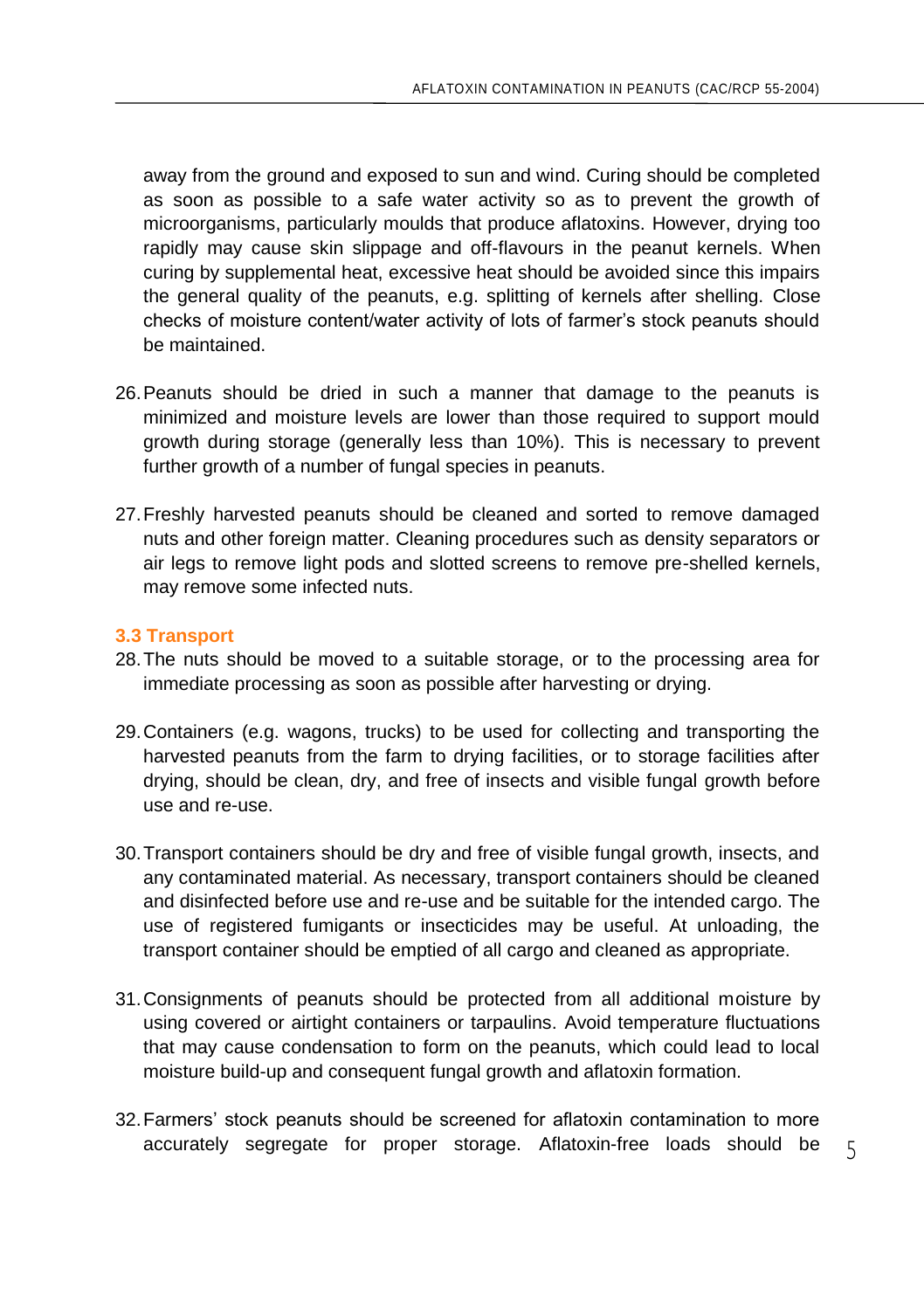segregated from loads with low levels of aflatoxin contamination, destined for subsequent processing and clean-up, and from loads that are highly contaminated.

33.Avoid insect, bird, and rodent infestation during transportation by the use of insect and rodent proof containers or insect and rodent repellent chemical treatments provided they are approved for the intended use of the peanuts.

#### **3.4 Segregation of aflatoxin contaminated lots**

34.The distribution of aflatoxin in peanuts has been thoroughly investigated. The results from the investigations indicate that sorting for quality removes a large part of the aflatoxin present at harvest. The distribution of aflatoxins is very heterogeneous in a lot of peanuts and consequently the sampling plan used is critical.

#### **3.5 Storage**

- 35.Post-harvest storage of peanuts is the phase that can contribute most to the aflatoxin problem in peanuts. The primary goal for aflatoxin prevention in storage is to prevent mould development of the peanuts due to condensation or leaks in the warehouse.
- 36.A properly ventilated warehouse with a good roof, preferably double sidewalls and a concrete floor are required to prevent rewetting of peanuts. Make sure that the storage facilities include dry, well-vented structures that provide protection from rain, drainage of ground water, protection from the entry of insects, rodents, and birds, and minimum temperature fluctuations. Painting warehouse roofs with white paint reduces solar heat load when compared to conventional galvanized material. The double roofing concept of installing a new roof over a defective, existing roof with an air space in-between the two roofs, has proven effective in controlling warehouse condensation.
- 37.Water activity, which varies with moisture content and temperature, should be carefully controlled during storage.
- 38.Uniform loading of the warehouse allows excessive heat and moisture to escape and reduces favourable areas for insect infestation. Stock piling of peanuts can cause heat build-up and moisture accumulation with resultant mould growth and aflatoxin contamination.
- 39.Prevention of aflatoxin increase during storage and transportation depends on keeping a low moisture content, the temperature in the environment, and the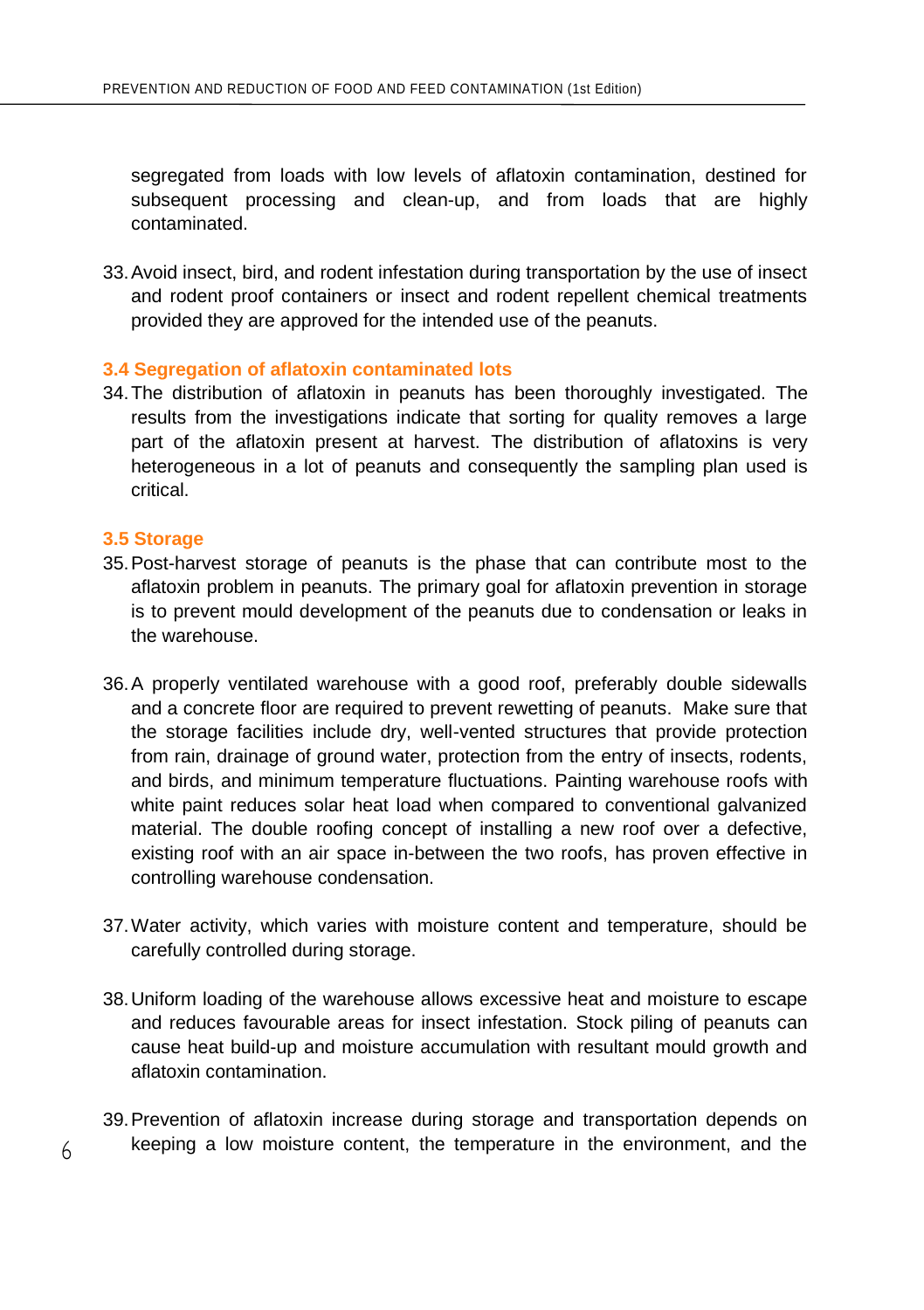hygienic conditions. *A. flavus/A. parasiticus* cannot grow or produce aflatoxins at water activities less than 0.7; relative humidity should be kept below 70% and temperatures between 0 and 10 °C are optimal for minimizing deterioration and fungal growth during long time storage.

- 40.The aflatoxin level in peanuts coming into a storage and peanuts going out of a storage should be monitored, using appropriate sampling and testing programs.
- 41.For bagged peanuts, ensure that bags are clean, dry, and stacked on pallets or incorporate a water impermeable layer between bags and the floor.
- 42.Store at the lowest temperature possible consistent with ambient conditions but avoid temperatures near freezing point. Where possible aerate the peanuts by circulation of air through the storage area to maintain proper and uniform temperature levels throughout the storage area.
- 43.Measure the temperature of the stored peanuts at several fixed intervals during storage. A temperature rise may indicate microbial growth and/or insect infestation. Visually check peanuts for evidence of mould growth. Separate the apparently infected portions of the peanuts and send samples for analysis if possible. When separated, lower the temperature in the remaining peanuts and aerate. Avoid using infected peanuts for food or feed production.
- 44.Use good 'housekeeping' procedures to minimize levels of insects and fungi in storage facilities. This may include the use of suitable traps, registered insecticides or fungicides and fumigants. Care should be taken to select only those chemicals that will not affect or cause harm to the peanuts.
- 45.Document the harvesting and storage procedures implemented each season by making notes of measurements (e.g. temperature, moisture, and humidity) and any deviation or changes from traditional practices. This information may be very useful for explaining the causes of fungal growth and aflatoxin formation during a particular crop year and help to avoid similar mistakes in the future.

# 4. GOOD MANUFACTURING PRACTICE (GMP)

### **4.1 Receiving and shelling**

46.A buyer for a shelling plant, whether located at the plant or at an outlying buying point, should monitor the quality of peanuts offered to him and assist suppliers in eliminating improper practices. Buyers should encourage suppliers of farmer's stock peanuts to follow good production practices as described herein.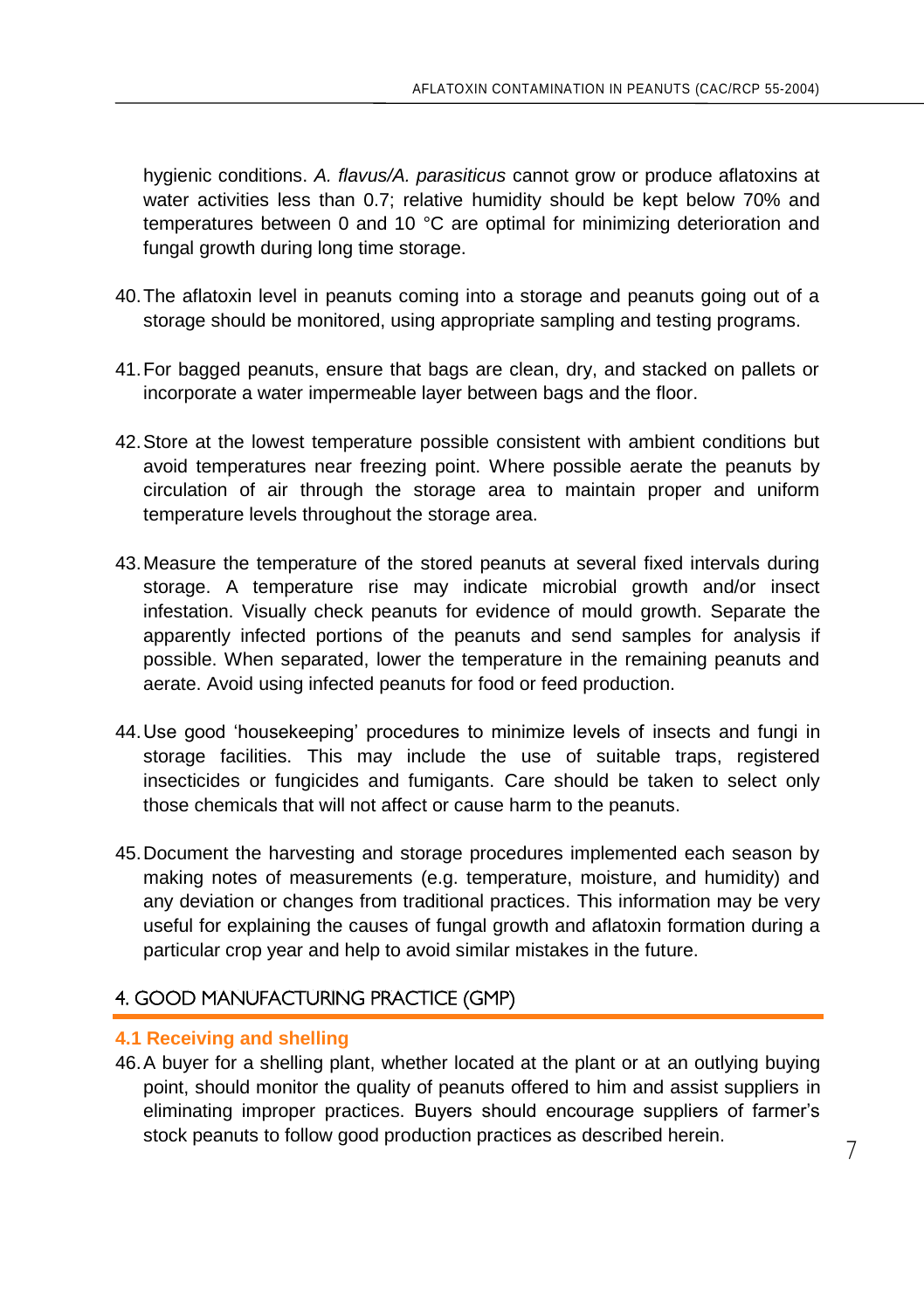- 47.Farmers' stock peanuts received at the shelling plant should be inspected on arrival. It is advisable to know the origin and history of each lot of peanuts. The transport vehicle should be examined. If the vehicle is not fully enclosed, it should have a covering such as tarpaulin to keep out rain or other forms of water. The general appearance of the peanuts should be observed during the process of unloading. If the peanuts are wet to the touch, they should NOT be mixed with peanuts in a bulk warehouse. The vehicle which contains the peanuts should be set aside until a decision is made for their disposal. If possible, remove a sample from each lot, separate the "loose shelled" kernels and shell the remainder for peanut grade observation before an acceptance decision is made.
- 48.Specifications for the purchase of peanuts intended for further processing should include a maximum level for aflatoxin based in appropriate methods of analysis and a proper sampling plan.
- 49.Special precautions must be taken to reject peanuts showing signs of insect damage or mould growth because of the danger of their containing aflatoxins. Aflatoxin test results should be known before allowing lots of raw peanuts to be processed. Any lot of raw peanuts with unacceptable levels of aflatoxins, which cannot be reduced to permitted levels by the available sorting equipment, should not be accepted.
- 50.The peanut processor must satisfy himself that the supplier of shelled peanuts is able to control properly his own operations to assure that the finished product is within the maximum limit for aflatoxin.
- 51.Examine all loose-shelled, damaged "Blows" and under-sized kernels for possible presence of mould. If no external mould is visible, split the kernels to disclose possible hidden mould growth. Excessive mould or presence of mould resembling *A. flavus* warrants a chemical test for aflatoxin or rejection of the lot.

### **4.2 Sorting**

- 52.Sorting is the final step for removing defective kernels. Sorting belts should be well lighted, with peanuts passing through no more than one layer deep, and operated at a speed which enable hand sorters to assure effective removal of foreign material and defective kernels. Sorting machines should be adjusted as often as practicable against standards to assure removal of all defective kernels. Adjustment should be checked frequently and regularly.
- 53.To remove mould-contaminated nuts effectively, sorting should be performed before and after blanching and roasting. Where splitting is part of the processing

8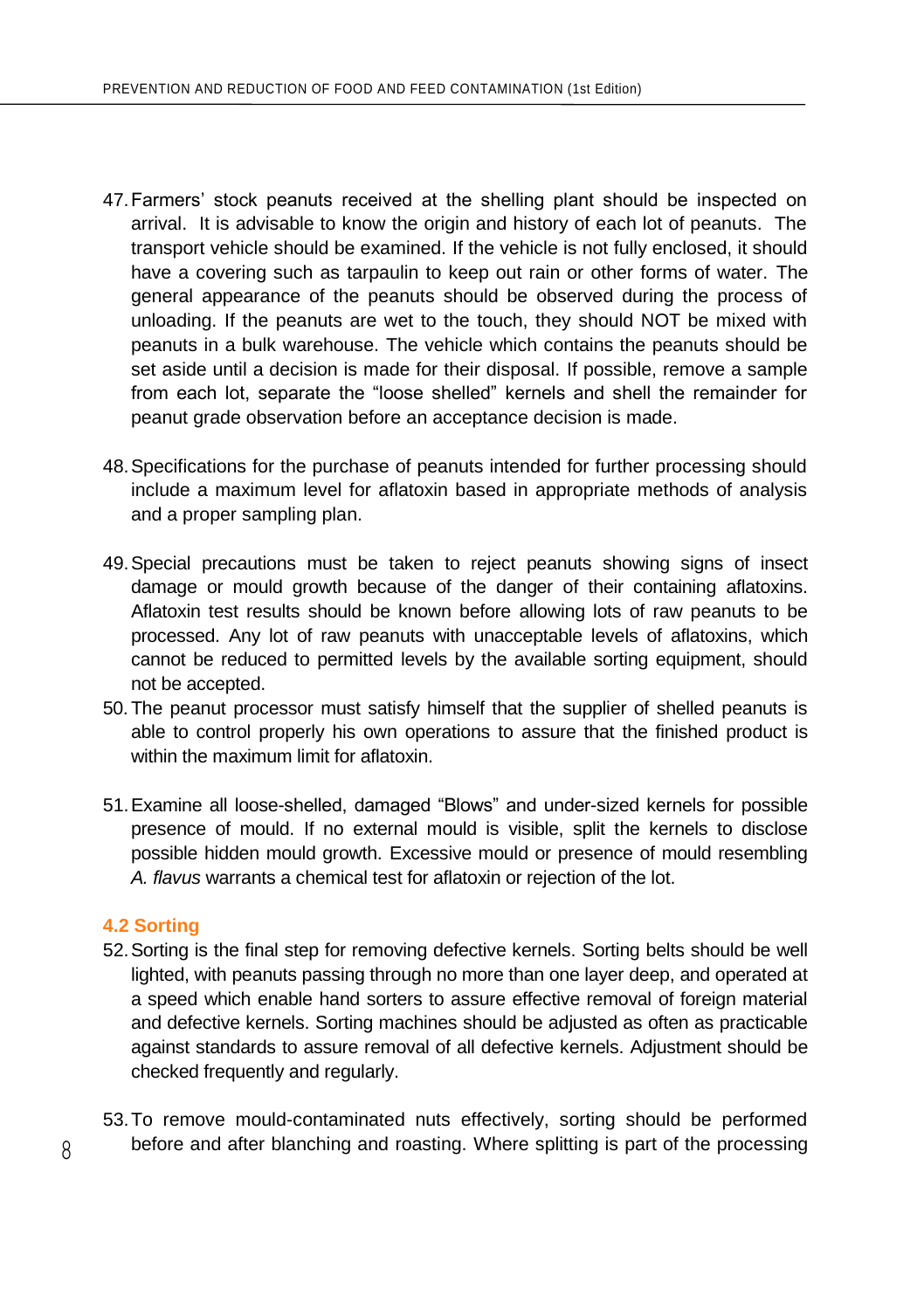operation, nuts that resist splitting should be removed. The effectiveness of sorting techniques should be checked by regular aflatoxin analyses of the sorted peanuts stream or of the finished product, or both. This should be done frequently enough to ensure that the product is completely acceptable.

- 54.Defective (mouldy, discoloured, rancid, decayed, shrivelled, insect or otherwise damaged) kernels should be bagged separately and tagged as unsuitable for human consumption. Containers of defective peanuts should be removed as soon as practicable form the processing area. Materials which carry the danger of contamination by aflatoxin, or which are contaminated should be diverted to nonfood uses.
- 55.Rejected peanuts from the sorting procedure should be destroyed or segregated from edible products. If they are to be used for crushing, they should be separately bagged and tagged as unsuitable for direct human consumption in their present state.

### **4.3 Blanching**

56.Blanching used in conjunction with gravity tables and manual or electronic sorting is very efficient in removing aflatoxin-contaminated kernels. Colour sorting, combined with blanching have been shown to reduce aflatoxin contamination by as much as 90%.

### **4.4 Packaging and storage of end product**

- 57.Peanuts should be packed in clear jute bags, cartons or polypropylene bags. If using jute, ensure bags are not treated with mineral hydrocarbon based oils. All bags/cartons should be lot identified to facilitate traceability of the product before being moved to controlled storage facilities or transported.
- 58.Peanuts that have been processed should be stored and transported under such conditions as will maintain the integrity of the container and the product within it. Carriers should be clean, dry, weatherproof, free from infestation, and sealed to prevent water, rodents or insects from reaching the peanuts. Peanuts should be loaded, held and unloaded in a manner that protects from damage or water. Wellinsulated carriers or refrigerated vehicles are recommended for transport when climatic conditions indicate such a need. Extreme care should be taken to prevent condensation when unloading peanuts from cold storage or from a refrigerated vehicle. In warm, humid weather, the groundnuts should be allowed to reach ambient temperature before exposure to external conditions. This tempering may require 1-2 days. Peanuts that have been spilled are vulnerable to contamination and should not be used for edible products.